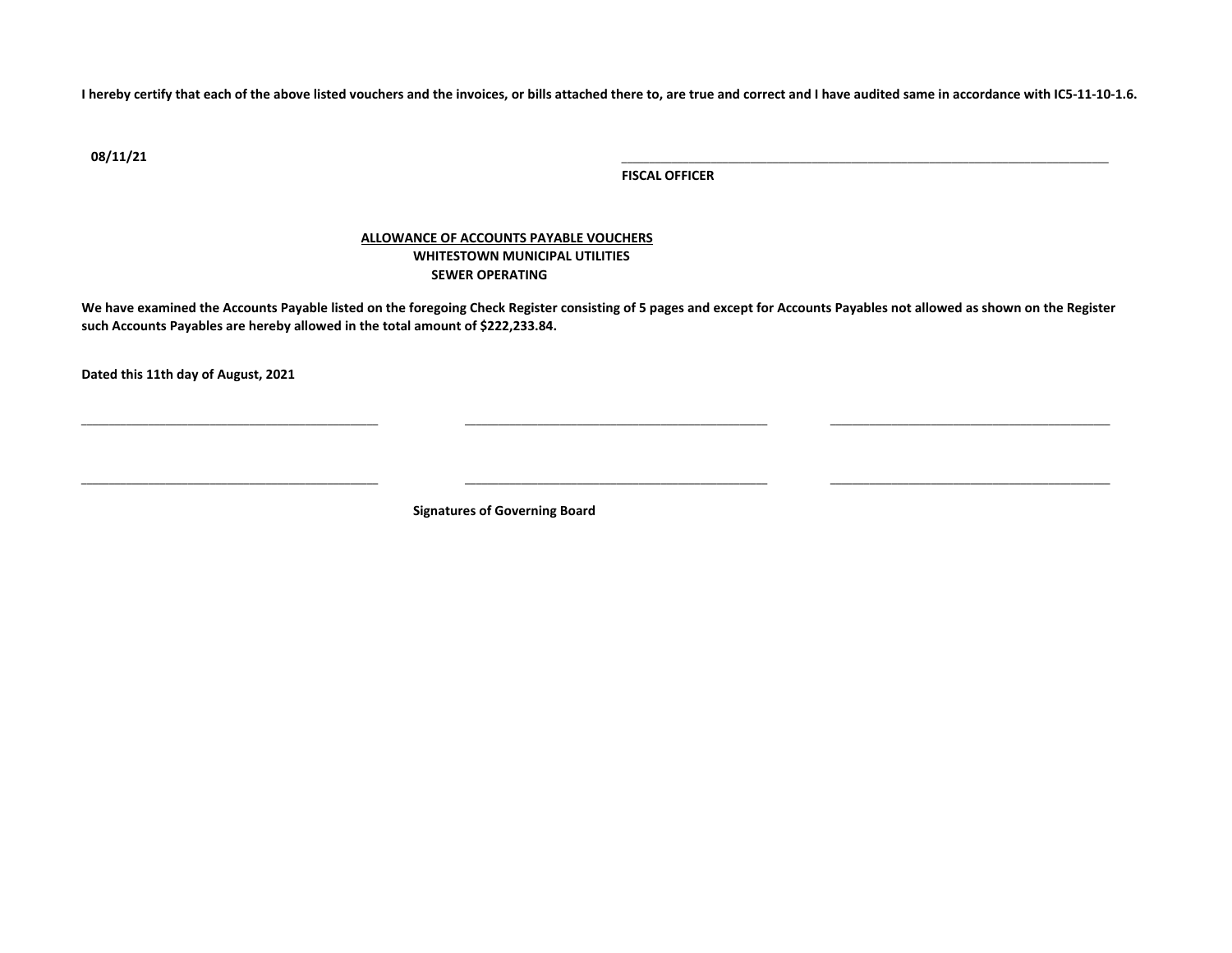**I hereby certify that each of the above listed vouchers and the invoices, or bills attached there to, are true and correct and I have audited same in accordance with IC5-11-10-1.6.**

**08/11/21** \_\_\_\_\_\_\_\_\_\_\_\_\_\_\_\_\_\_\_\_\_\_\_\_\_\_\_\_\_\_\_\_\_\_\_\_\_\_\_\_\_\_\_\_\_\_\_\_\_\_\_\_\_\_\_\_\_\_\_\_\_\_\_\_\_\_\_\_\_\_\_\_\_\_\_\_\_\_\_\_\_\_\_\_\_\_\_

**FISCAL OFFICER**

## **ALLOWANCE OF ACCOUNTS PAYABLE VOUCHERS WHITESTOWN MUNICIPAL UTILITIES WATER OPERATING**

**We have examined the Accounts Payable listed on the foregoing Check Register consisting of 4 pages and except for Accounts Payables not allowed as shown on the Register such Accounts Payables are hereby allowed in the total amount of \$200,485.01.**

\_\_\_\_\_\_\_\_\_\_\_\_\_\_\_\_\_\_\_\_\_\_\_\_\_\_\_\_\_\_\_\_\_\_\_\_\_\_\_\_\_\_\_\_\_\_\_\_\_\_\_\_\_ \_\_\_\_\_\_\_\_\_\_\_\_\_\_\_\_\_\_\_\_\_\_\_\_\_\_\_\_\_\_\_\_\_\_\_\_\_\_\_\_\_\_\_\_\_\_\_\_\_\_\_\_\_\_ \_\_\_\_\_\_\_\_\_\_\_\_\_\_\_\_\_\_\_\_\_\_\_\_\_\_\_\_\_\_\_\_\_\_\_\_\_\_\_\_\_\_\_\_\_\_\_\_\_\_

\_\_\_\_\_\_\_\_\_\_\_\_\_\_\_\_\_\_\_\_\_\_\_\_\_\_\_\_\_\_\_\_\_\_\_\_\_\_\_\_\_\_\_\_\_\_\_\_\_\_\_\_\_ \_\_\_\_\_\_\_\_\_\_\_\_\_\_\_\_\_\_\_\_\_\_\_\_\_\_\_\_\_\_\_\_\_\_\_\_\_\_\_\_\_\_\_\_\_\_\_\_\_\_\_\_\_\_ \_\_\_\_\_\_\_\_\_\_\_\_\_\_\_\_\_\_\_\_\_\_\_\_\_\_\_\_\_\_\_\_\_\_\_\_\_\_\_\_\_\_\_\_\_\_\_\_\_\_

**Dated this 11th day of August, 2021**

**Signatures of Governing Board**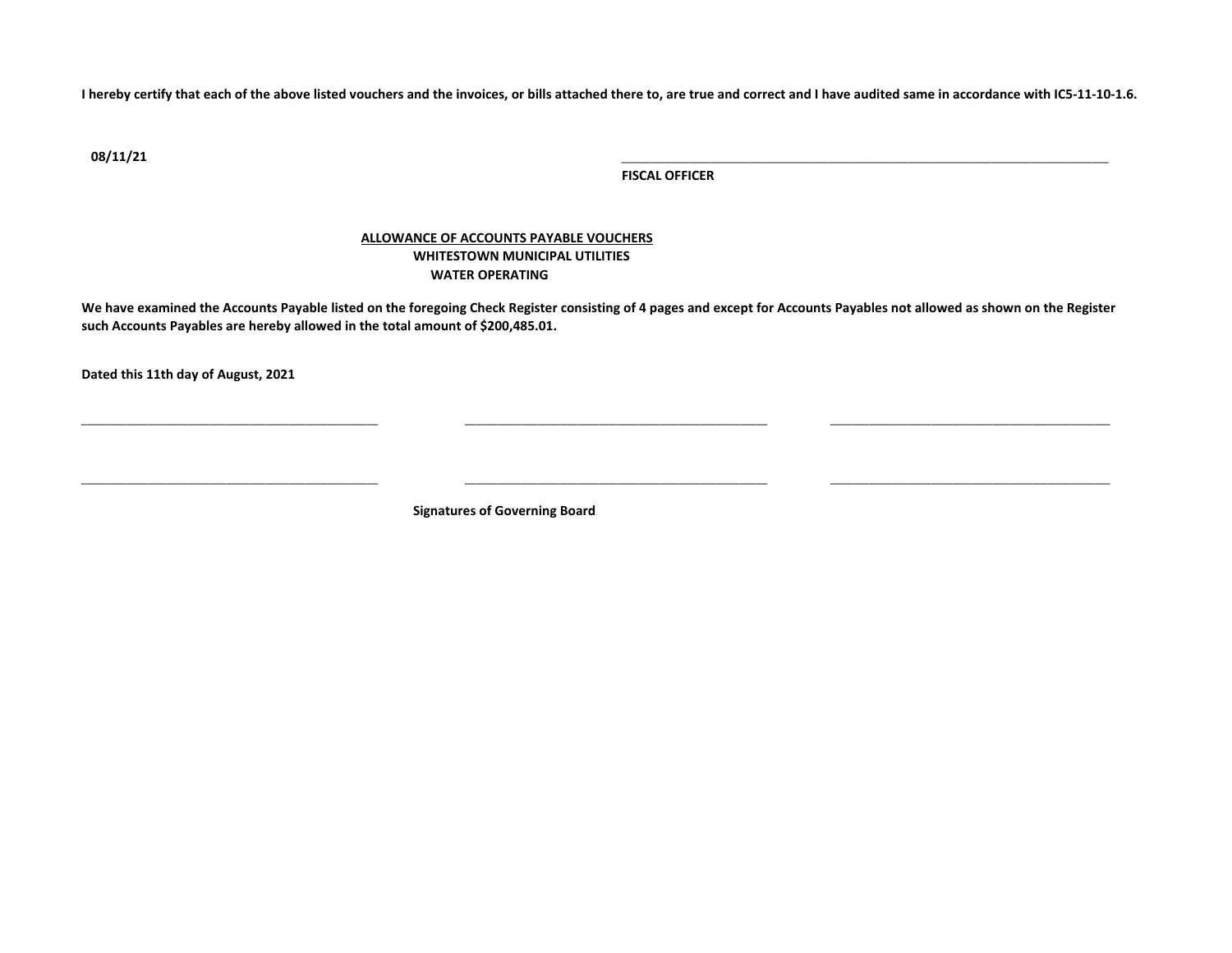## TOWN OF WHITESTOWN Check Register - UTILITY MONTHLY WATER OPERATING Page: 1 Check Issue Dates: 7/1/2021 - 7/31/2021 <br>
Aug 04, 2021 03:59PM

Report Criteria:

Report type: GL detail

Bank.Bank number = 10

Check.Type = {<>} "Adjustment"

| GL<br>Period | Check<br><b>Issue Date</b>                            | Check<br>Number | Payee                                              | Invoice<br>Number | Purchase Order Number | Invoice<br><b>GL Account</b> | Invoice<br>Amount | Check<br>Amount |
|--------------|-------------------------------------------------------|-----------------|----------------------------------------------------|-------------------|-----------------------|------------------------------|-------------------|-----------------|
|              |                                                       |                 |                                                    |                   |                       |                              |                   |                 |
|              | Anthem Blue Cross and Blue Shield<br>07/21 07/16/2021 |                 | 9100295 Anthem Blue Cross and Blue Shie 000734151D |                   |                       | 600.659110                   | 9,337.70          | 9,337.70        |
|              | Total Anthem Blue Cross and Blue Shield:              |                 |                                                    |                   |                       |                              |                   | 9,337.70        |
|              |                                                       |                 |                                                    |                   |                       |                              |                   |                 |
|              | ATP Welding, Inc.<br>07/21 07/28/2021                 |                 | 12128 ATP Welding, Inc.                            | I-84173           |                       | 600.631110                   | 667.94            | 667.94          |
|              | Total ATP Welding, Inc.:                              |                 |                                                    |                   |                       |                              |                   | 667.94          |
|              | AutoZone Store 2612                                   |                 |                                                    |                   |                       |                              |                   |                 |
|              | 07/21 07/28/2021                                      |                 | 12129 AutoZone Store 2612                          | 2612220367        |                       | 600.650110                   | 155.79            | 155.79          |
|              | Total AutoZone Store 2612 :                           |                 |                                                    |                   |                       |                              |                   | 155.79          |
|              | <b>Boone REMC Lockbox</b>                             |                 |                                                    |                   |                       |                              |                   |                 |
| 07/21        | 07/28/2021                                            |                 | 12130 Boone REMC Lockbox                           | 1371300 7.2       |                       | 600.612110                   | 1,743.78          | 1,743.78        |
| 07/21        | 07/28/2021                                            | 12130           | Boone REMC Lockbox                                 | 1558400 7.2       |                       | 600.612110                   | 1,509.82          | 1,509.82        |
| 07/21        | 07/28/2021                                            |                 | 12130 Boone REMC Lockbox                           | 951501 7.21       |                       | 600.612110                   | 932.93            | 932.93          |
|              | Total Boone REMC Lockbox:                             |                 |                                                    |                   |                       |                              |                   | 4,186.53        |
|              | Bose McKinney & Evans LLP                             |                 |                                                    |                   |                       |                              |                   |                 |
|              | 07/21 07/08/2021                                      |                 | 12109 Bose McKinney & Evans LLP                    | 799444            |                       | 600.634110                   | 180.00            | 180.00          |
| 07/21        | 07/08/2021                                            | 12109           | Bose McKinney & Evans LLP                          | 799445            |                       | 600.634110                   | 405.00            | 405.00          |
| 07/21        | 07/08/2021                                            |                 | 12109 Bose McKinney & Evans LLP                    | Retainer 8.21     |                       | 600.634110                   | 2,250.00          | 2,250.00        |
|              | Total Bose McKinney & Evans LLP:                      |                 |                                                    |                   |                       |                              |                   | 2,835.00        |
|              | <b>Brown's Oil Service</b>                            |                 |                                                    |                   |                       |                              |                   |                 |
|              | 07/21 07/08/2021                                      |                 | 12110 Brown's Oil Service                          | 2091616           |                       | 600.620110                   | 458.38            | 458.38          |
|              | Total Brown's Oil Service :                           |                 |                                                    |                   |                       |                              |                   | 458.38          |
|              | <b>Citizens Energy Group-ACH</b>                      |                 |                                                    |                   |                       |                              |                   |                 |
|              | 07/21 07/28/2021                                      |                 | 9100302 Citizens Energy Group-ACH                  | 8410170000        |                       | 600.610110                   | 40,197.15         | 40,197.15       |
|              | Total Citizens Energy Group-ACH:                      |                 |                                                    |                   |                       |                              |                   | 40,197.15       |
|              | Civic Systems, LLC                                    |                 |                                                    |                   |                       |                              |                   |                 |
|              | 07/21 07/30/2021                                      |                 | 12140 Civic Systems, LLC                           | CVC20997 ut       |                       | 600.631110                   | 7,125.00          | 7,125.00        |
|              | Total Civic Systems, LLC:                             |                 |                                                    |                   |                       |                              |                   | 7,125.00        |
| DCC Inc      |                                                       |                 |                                                    |                   |                       |                              |                   |                 |
|              | 07/21 07/08/2021                                      |                 | 12111 DCC Inc                                      | 5321              |                       | 600.632110                   | 1,900.00          | 1,900.00        |
|              | Total DCC Inc:                                        |                 |                                                    |                   |                       |                              |                   | 1,900.00        |
|              |                                                       |                 |                                                    |                   |                       |                              |                   |                 |
| 07/21        | Delta Water Management Group Inc<br>07/08/2021        |                 | 12112 Delta Water Management Group I 139254        |                   |                       | 600.636110                   | 120.00            | 120.00          |
| 07/21        | 07/28/2021                                            |                 | 12131 Delta Water Management Group I 139334        |                   |                       | 600.636110                   | 345.00            | 345.00          |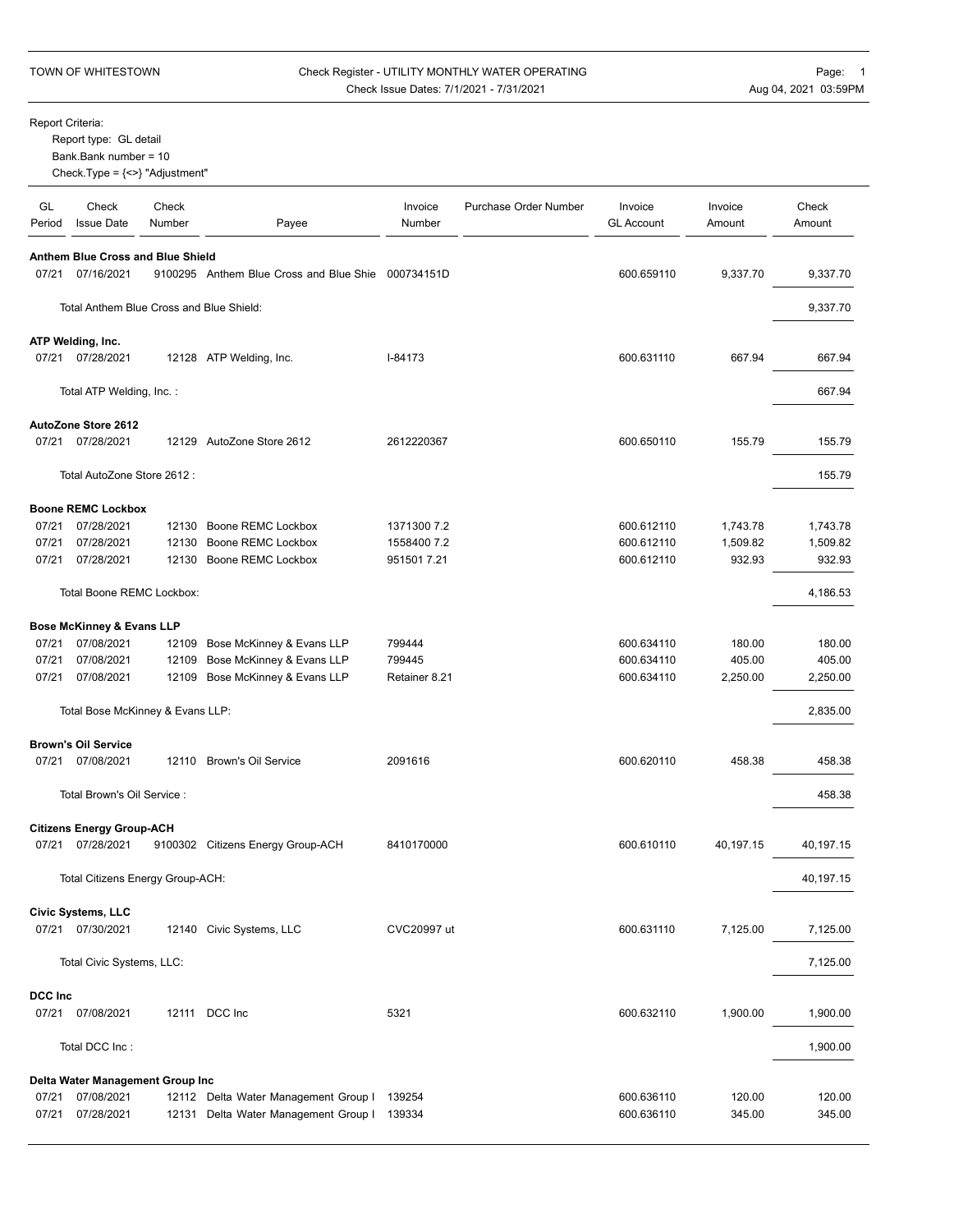| TOWN OF WHITESTOWN |                                             |                 |                                    | Check Register - UTILITY MONTHLY WATER OPERATING<br>Check Issue Dates: 7/1/2021 - 7/31/2021 | Page: 2<br>Aug 04, 2021 03:59PM |                              |                   |                 |
|--------------------|---------------------------------------------|-----------------|------------------------------------|---------------------------------------------------------------------------------------------|---------------------------------|------------------------------|-------------------|-----------------|
| GL<br>Period       | Check<br><b>Issue Date</b>                  | Check<br>Number | Payee                              | Invoice<br>Number                                                                           | Purchase Order Number           | Invoice<br><b>GL Account</b> | Invoice<br>Amount | Check<br>Amount |
|                    | Total Delta Water Management Group Inc:     |                 |                                    |                                                                                             |                                 |                              |                   | 465.00          |
|                    | Duke Energy Indiana Inc                     |                 |                                    |                                                                                             |                                 |                              |                   |                 |
| 07/21              | 07/08/2021                                  |                 | 12113 Duke Energy Indiana Inc      | 4930-3050-0                                                                                 |                                 | 600.615110                   | 175.94            | 175.94          |
|                    | Total Duke Energy Indiana Inc:              |                 |                                    |                                                                                             |                                 |                              |                   | 175.94          |
|                    | Earth and Turf Partners, LLC                |                 |                                    |                                                                                             |                                 |                              |                   |                 |
| 07/21              | 07/08/2021                                  | 12114           | Earth and Turf Partners, LLC       | 1372                                                                                        |                                 | 600.631110                   | 50.00             | 50.00           |
| 07/21              | 07/08/2021                                  | 12114           | Earth and Turf Partners, LLC       | 1373                                                                                        |                                 | 600.631110                   | 78.00             | 78.00           |
| 07/21              | 07/08/2021                                  |                 | 12114 Earth and Turf Partners, LLC | 1374                                                                                        |                                 | 600.631110                   | 50.00             | 50.00           |
| 07/21              | 07/08/2021                                  |                 | 12114 Earth and Turf Partners, LLC | 1375                                                                                        |                                 | 600.631110                   | 64.00             | 64.00           |
| 07/21              | 07/08/2021                                  |                 | 12114 Earth and Turf Partners, LLC | 1469                                                                                        |                                 | 600.631110                   | 50.00             | 50.00           |
| 07/21              | 07/08/2021                                  |                 | 12114 Earth and Turf Partners, LLC | 1470                                                                                        |                                 | 600.631110                   | 78.00             | 78.00           |
| 07/21              | 07/08/2021                                  | 12114           | Earth and Turf Partners, LLC       | 1471                                                                                        |                                 | 600.631110                   | 50.00             | 50.00           |
| 07/21              | 07/08/2021                                  |                 | 12114 Earth and Turf Partners, LLC | 1472                                                                                        |                                 | 600.631110                   | 64.00             | 64.00           |
| 07/21              | 07/28/2021                                  |                 |                                    | 1579                                                                                        |                                 | 600.631110                   | 100.00            | 100.00          |
|                    |                                             |                 | 12132 Earth and Turf Partners, LLC |                                                                                             |                                 |                              |                   |                 |
| 07/21              | 07/28/2021                                  |                 | 12132 Earth and Turf Partners, LLC | 1580                                                                                        |                                 | 600.631110                   | 156.00            | 156.00          |
| 07/21              | 07/28/2021                                  |                 | 12132 Earth and Turf Partners, LLC | 1581                                                                                        |                                 | 600.631110                   | 150.00            | 150.00          |
| 07/21              | 07/28/2021                                  |                 | 12132 Earth and Turf Partners, LLC | 1582                                                                                        |                                 | 600.631110                   | 128.00            | 128.00          |
|                    | Total Earth and Turf Partners, LLC :        |                 |                                    |                                                                                             |                                 |                              |                   | 1,018.00        |
|                    | Gordon Flesch Co., Inc.                     |                 |                                    |                                                                                             |                                 |                              |                   |                 |
| 07/21              | 07/08/2021                                  |                 | 12115 Gordon Flesch Co., Inc.      | 100666641                                                                                   |                                 | 600.651110                   | 327.73            | 327.73          |
| 07/21              | 07/28/2021                                  |                 | 12133 Gordon Flesch Co., Inc.      | IN13394168                                                                                  |                                 | 600.651110                   | 116.77            | 116.77          |
|                    | Total Gordon Flesch Co., Inc:               |                 |                                    |                                                                                             |                                 |                              |                   | 444.50          |
|                    | GreenCycle of Indiana Inc                   |                 |                                    |                                                                                             |                                 |                              |                   |                 |
|                    | 07/21 07/08/2021                            |                 | 12116 GreenCycle of Indiana Inc    | 20214                                                                                       |                                 | 600.624110                   | 110.00            | 110.00          |
|                    | Total GreenCycle of Indiana Inc:            |                 |                                    |                                                                                             |                                 |                              |                   | 110.00          |
|                    |                                             |                 |                                    |                                                                                             |                                 |                              |                   |                 |
| 07/21              | Indiana Dept Of Revenue - ACH<br>07/08/2021 |                 | 9100284 Indiana Dept of Revenue    | 06.2021 Sale                                                                                |                                 | 600.669110                   | 21,323.23         | 21,323.23       |
|                    | Total Indiana Dept Of Revenue - ACH:        |                 |                                    |                                                                                             |                                 |                              |                   | 21,323.23       |
|                    |                                             |                 |                                    |                                                                                             |                                 |                              |                   |                 |
|                    | Indiana Paging Network, Inc.                |                 |                                    |                                                                                             |                                 |                              |                   |                 |
|                    | 07/21 07/08/2021                            |                 | 12117 Indiana Paging Network, Inc. | 33559995                                                                                    |                                 | 600.631110                   | 137.15            | 137.15          |
|                    | Total Indiana Paging Network, Inc.:         |                 |                                    |                                                                                             |                                 |                              |                   | 137.15          |
| <b>IUPPS Inc</b>   |                                             |                 |                                    |                                                                                             |                                 |                              |                   |                 |
|                    | 07/21 07/15/2021                            |                 | 12123 IUPPS Inc                    | 92453                                                                                       |                                 | 600.637110                   | 538.18            | 538.18          |
|                    | Total IUPPS Inc:                            |                 |                                    |                                                                                             |                                 |                              |                   | 538.18          |
| Lowes              |                                             |                 |                                    |                                                                                             |                                 |                              |                   |                 |
| 07/21              | 07/13/2021                                  | 9100290 Lowes   |                                    | 07.02.2021 l                                                                                |                                 | 600.620120                   | 227.93            | 227.93          |
| 07/21              | 07/13/2021                                  | 9100290         | Lowes                              | 07.02.2021 l                                                                                |                                 | 600.677130                   | 1,096.32          | 1,096.32        |
| 07/21              | 07/13/2021                                  | 9100290 Lowes   |                                    | 07.02.2021 l                                                                                |                                 | 600.677130                   | 200.92            | 200.92          |
| 07/21              | 07/13/2021                                  | 9100290         | Lowes                              | 07.02.2021 l                                                                                |                                 | 600.677130                   | 1,095.91          | 1,095.91        |
| 07/21              | 07/13/2021                                  | 9100290         | Lowes                              | 07.02.2021 l                                                                                |                                 | 600.677130                   | 60.77             | 60.77           |
| 07/21              | 07/13/2021                                  | 9100290 Lowes   |                                    | 07.02.2021 l                                                                                |                                 | 600.677130                   | 761.29            | 761.29          |
|                    |                                             |                 |                                    |                                                                                             |                                 |                              |                   |                 |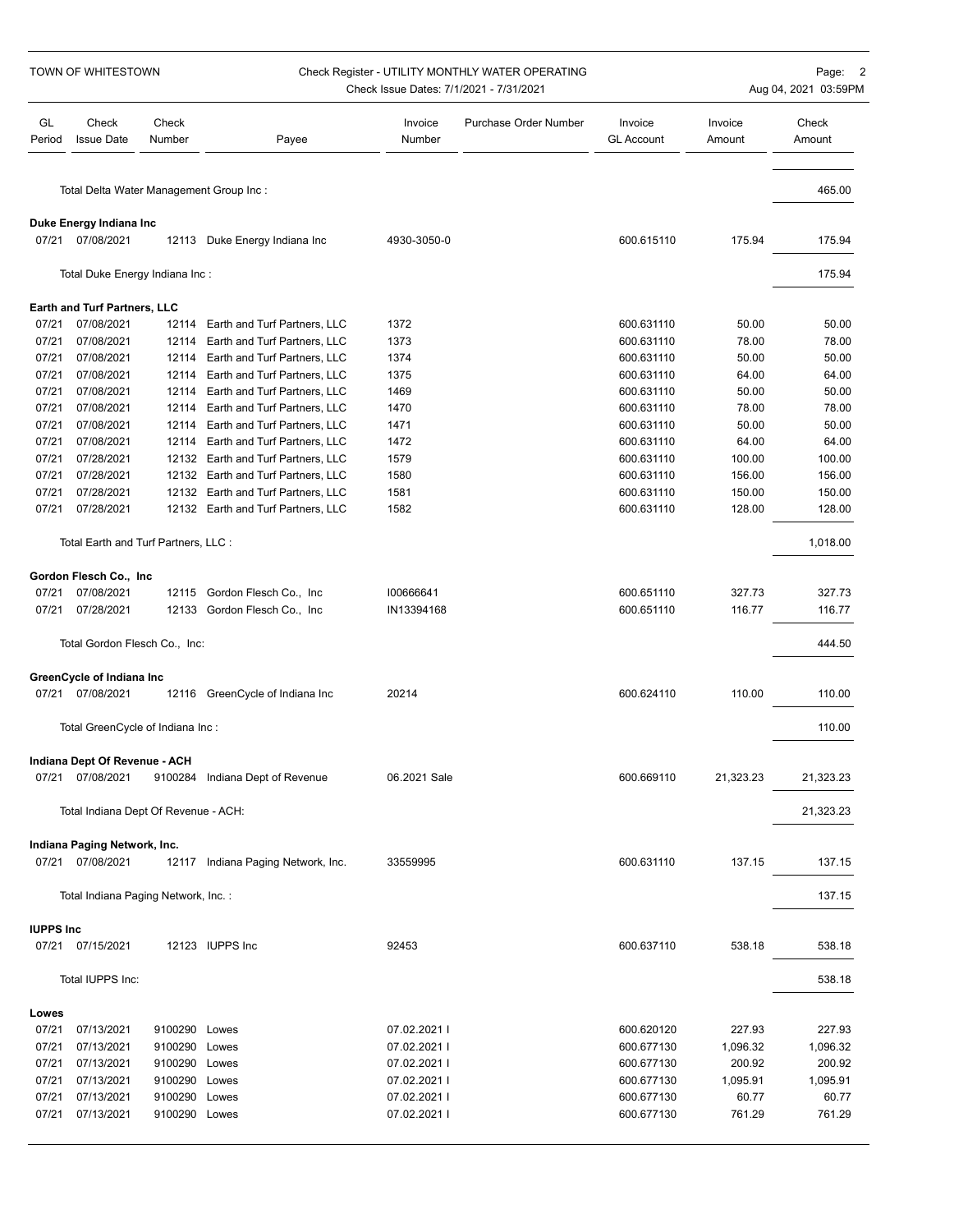| TOWN OF WHITESTOWN |                                   |                 | Check Register - UTILITY MONTHLY WATER OPERATING<br>Check Issue Dates: 7/1/2021 - 7/31/2021 |                   |                       |                              |                   | Page: 3<br>Aug 04, 2021 03:59PM |
|--------------------|-----------------------------------|-----------------|---------------------------------------------------------------------------------------------|-------------------|-----------------------|------------------------------|-------------------|---------------------------------|
| GL<br>Period       | Check<br><b>Issue Date</b>        | Check<br>Number | Payee                                                                                       | Invoice<br>Number | Purchase Order Number | Invoice<br><b>GL Account</b> | Invoice<br>Amount | Check<br>Amount                 |
| 07/21              | 07/13/2021                        | 9100290 Lowes   |                                                                                             | 07.02.2021 l      |                       | 600.677130                   | 94.05             | 94.05                           |
|                    | Total Lowes:                      |                 |                                                                                             |                   |                       |                              |                   | 3,537.19                        |
|                    | <b>Midwest Paving LLC</b>         |                 |                                                                                             |                   |                       |                              |                   |                                 |
| 07/21              | 07/08/2021                        | 12118           | Midwest Paving LLC                                                                          | 2                 |                       | 600.631110                   | 60,969.60         | 60,969.60                       |
|                    | Total Midwest Paving LLC:         |                 |                                                                                             |                   |                       |                              |                   | 60,969.60                       |
|                    | <b>MS CONSULTANTS, INC</b>        |                 |                                                                                             |                   |                       |                              |                   |                                 |
| 07/21              | 07/28/2021                        |                 | 12134 MS CONSULTANTS, INC                                                                   | 61-01D27-05       |                       | 600.632110                   | 3,500.00          | 3,500.00                        |
| 07/21              | 07/28/2021                        |                 | 12134 MS CONSULTANTS, INC                                                                   | 61-04D27-02       |                       | 600.632110                   | 16,284.00         | 16,284.00                       |
| 07/21              | 07/28/2021                        |                 | 12134 MS CONSULTANTS, INC                                                                   | 61-04D27-07       |                       | 600.632110                   | 2,615.00          | 2,615.00                        |
|                    | Total MS CONSULTANTS, INC :       |                 |                                                                                             |                   |                       |                              |                   | 22,399.00                       |
|                    | Office Three Sixty, Inc           |                 |                                                                                             |                   |                       |                              |                   |                                 |
| 07/21              | 07/28/2021                        |                 | 12135 Office Three Sixty, Inc                                                               | 2010302           |                       | 600.621110                   | 465.17            | 465.17                          |
| 07/21              | 07/28/2021                        |                 | 12135 Office Three Sixty, Inc                                                               | 2010386           |                       | 600.621110                   | 65.99             | 65.99                           |
|                    | Total Office Three Sixty, Inc:    |                 |                                                                                             |                   |                       |                              |                   | 531.16                          |
|                    | <b>Orkin Pest Control</b>         |                 |                                                                                             |                   |                       |                              |                   |                                 |
|                    | 07/21 07/28/2021                  |                 | 12136 Orkin Pest Control                                                                    | 214419710         |                       | 600.631110                   | 118.00            | 118.00                          |
|                    | Total Orkin Pest Control:         |                 |                                                                                             |                   |                       |                              |                   | 118.00                          |
|                    | <b>Plymate's MatMan</b>           |                 |                                                                                             |                   |                       |                              |                   |                                 |
| 07/21              | 07/15/2021                        |                 | 12124 Plymate's MatMan                                                                      | 3024017           |                       | 600.676110                   | 298.21            | 298.21                          |
|                    | Total Plymate's MatMan:           |                 |                                                                                             |                   |                       |                              |                   | 298.21                          |
|                    | Reading Equip & Dist, LLC         |                 |                                                                                             |                   |                       |                              |                   |                                 |
| 07/21              | 07/08/2021                        |                 | 12119 Reading Equip & Dist, LLC                                                             | S450004114        |                       | 600.650110                   | 1,671.00          | 1,671.00                        |
|                    | Total Reading Equip & Dist, LLC : |                 |                                                                                             |                   |                       |                              |                   | 1,671.00                        |
|                    | <b>Reedy Financial Group PC</b>   |                 |                                                                                             |                   |                       |                              |                   |                                 |
|                    | 07/21 07/16/2021                  |                 | 12125 Reedy Financial Group PC                                                              | 7551              |                       | 600.633110                   | 5,938.00          | 5,938.00                        |
|                    | Total Reedy Financial Group PC :  |                 |                                                                                             |                   |                       |                              |                   | 5,938.00                        |
|                    | The UPS Store                     |                 |                                                                                             |                   |                       |                              |                   |                                 |
|                    | 07/21 07/16/2021                  |                 | 12126 The UPS Store                                                                         | 20210713-12       |                       | 600.631110                   | 92.92             | 92.92                           |
|                    | Total The UPS Store:              |                 |                                                                                             |                   |                       |                              |                   | 92.92                           |
|                    | The UPS Store #6991               |                 |                                                                                             |                   |                       |                              |                   |                                 |
|                    | 07/21 07/28/2021                  |                 | 12137 The UPS Store #6991                                                                   | 20210714-12       |                       | 600.631110                   | 14.32             | 14.32                           |
|                    | Total The UPS Store #6991 :       |                 |                                                                                             |                   |                       |                              |                   | 14.32                           |
|                    | <b>USA Blue Book</b>              |                 |                                                                                             |                   |                       |                              |                   |                                 |
| 07/21              | 07/08/2021                        |                 | 12120 USA Blue Book                                                                         | 651719            |                       | 600.622110                   | 948.15            | 948.15                          |
| 07/21              | 07/08/2021                        |                 | 12120 USA Blue Book                                                                         | 651919            |                       | 600.622110                   | 67.95             | 67.95                           |